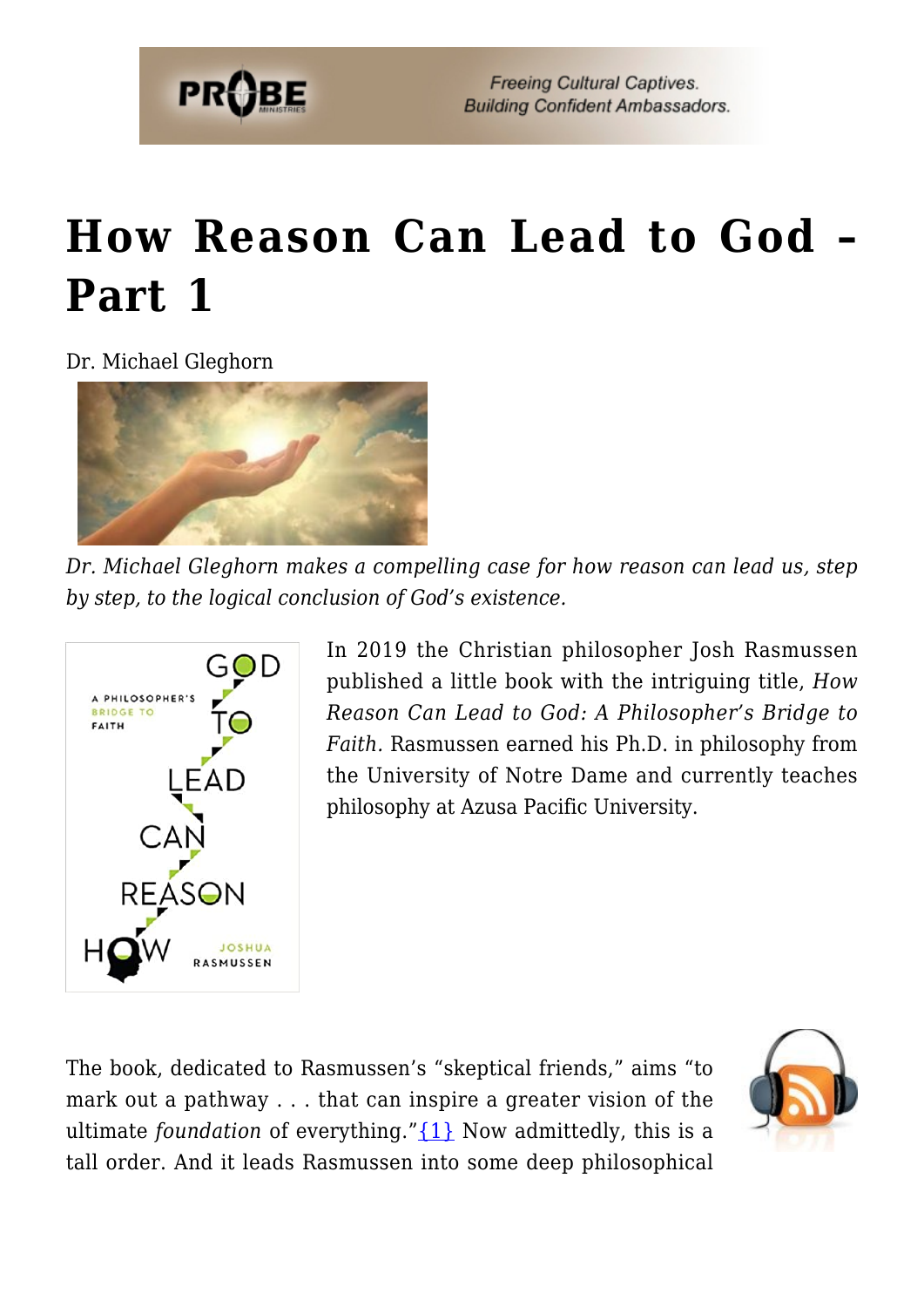

waters. Still, he claims to be writing for a broad audience of truth-seekers—and he has largely managed to make the book accessible to the educated layperson. One reviewer characterized the result of Rasmussen's effort as both an "original presentation of cutting-edge philosophy of religion, and an engaging personal invitation to reason one's way to God." $\{2\}$ 

Now I realize that you may be thinking, "Well, this doesn't apply to me. I'm not interested in such 'heady' things as this." But do you know someone who is? Perhaps a son or daughter, spouse or co-worker? If so, you'll want to keep reading, for this may be just the sort of thing they need.

Rasmussen wrote the book for those who need to think their way carefully through the issues. The sort of person who is not content to dodge difficult questions or settle for superficial answers.

Several philosophers have praised Rasmussen's efforts. Robert Koons, of the University of Texas at Austin, describes the book as "winsome and engaging, drawing the reader into a thrilling adventure . . . of the existence and nature of reality's ultimate foundation." $\{3\}$  And J. P. Moreland, of Biola University, compares the study with C. S. Lewis's *Mere Christianity* and claims that "Rasmussen's argument for God is developed with such precision and care that, quite frankly, it could not be improved." $\{4\}$ 

With praise like this for Rasmussen's book, I hope you'll agree that it's worth our time and effort to take a deeper look at its contents. What *is* Rasmussen's argument for God? How does he develop it? Why does he refer to it as a "bridge to faith"? What sort of materials does he use in constructing his "bridge"? We'll begin our inquiry in the same place that Rasmussen does, with the deceptively simple observation that *something exists*[.{5}](#page--1-0)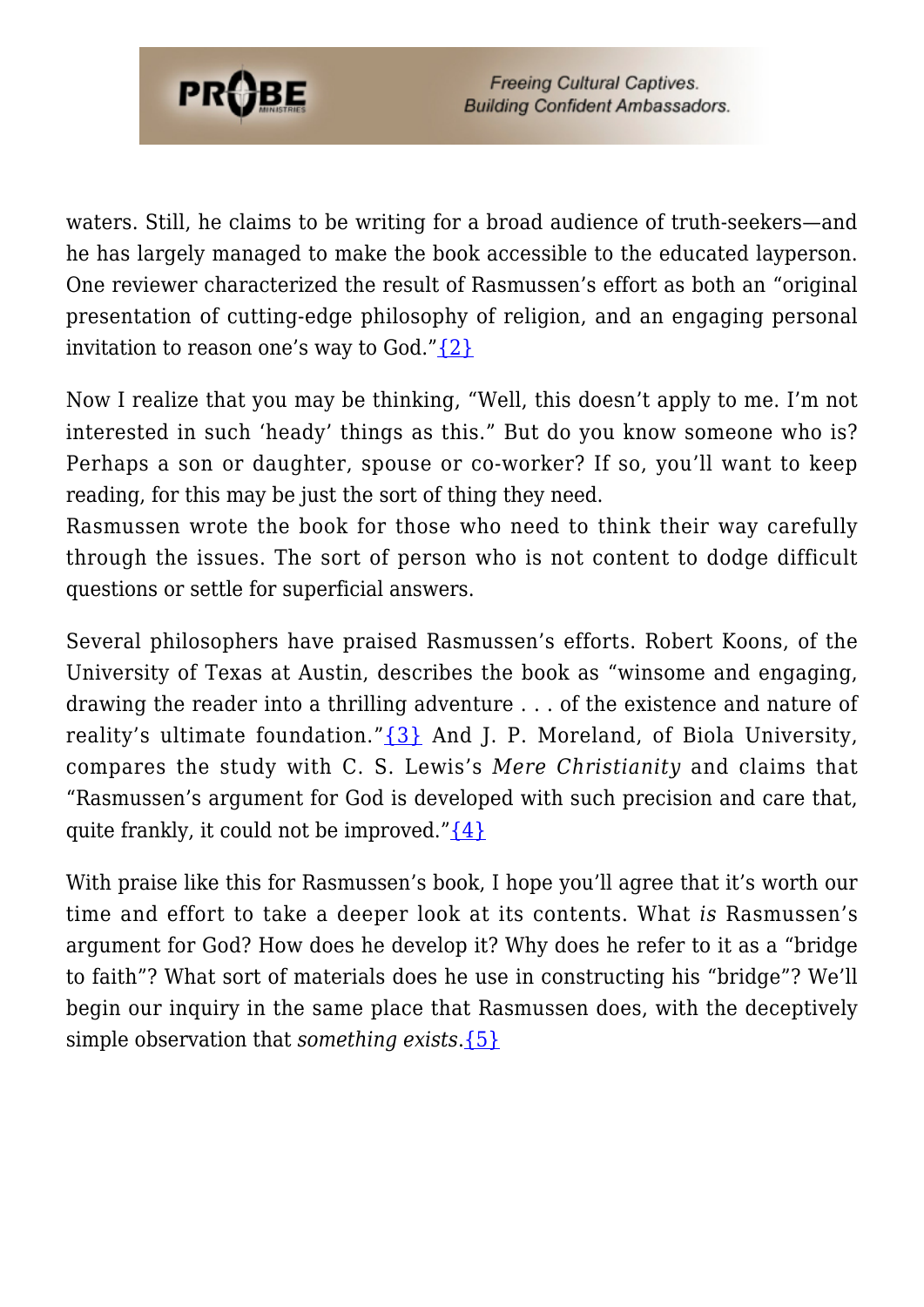

### **The Blob of Everything**

Let's begin by considering the book's subtitle: *A Philosopher's Bridge to Faith.* What sort of bridge is this? As you might expect, since Rasmussen is a philosopher, this is a "bridge of reason." But it has an interesting destination, for it leads not to skepticism, but to faith. $\{6\}$ 

Rasmussen constructs his bridge very carefully. He wants every step in his construction project to be reasonable. In order to accomplish this, he seeks to use quality materials and first-rate tools. His

materials are statements that anyone can see are clearly true. His tools "are rules of logic." By carefully selecting his materials, and conscientiously using his tools, he constructs "a bridge of reason that leads . . . to a special treasure." $\{7\}$ 

Rasmussen begins his project with the claim that something exists. Although few will object to such a claim, some may still have doubts. After all, what if everything you think you experience is just an

illusion? Well, in that case, "the experience of your illusion exists." Moreover, *you* exist. If you didn't, you couldn't have any doubts about reality. In order to have such doubts, you must *first* exist. Thus, Rasmussen's first claim, that something exists, seems quite secure. [{8}](#page--1-0)

Next, Rasmussen bundles every existing thing, of whatever sort, into a comprehensive whole, which he aptly dubs the "blob of everything." This "blob" includes every existing thing, the totality of reality. Since every existing thing is included in the "blob of everything," there is nothing "outside" or "beyond" it. It is *everything*. Hence, the blob cannot have its cause, or reason for being, in anything outside it (for, of course, there *isn't* anything outside the blob of *everything*)[.{9}](#page--1-0)

Now this is strange! My car, cat, and computer were each created by causes beyond themselves. My car had a car maker. My cat had parents. But something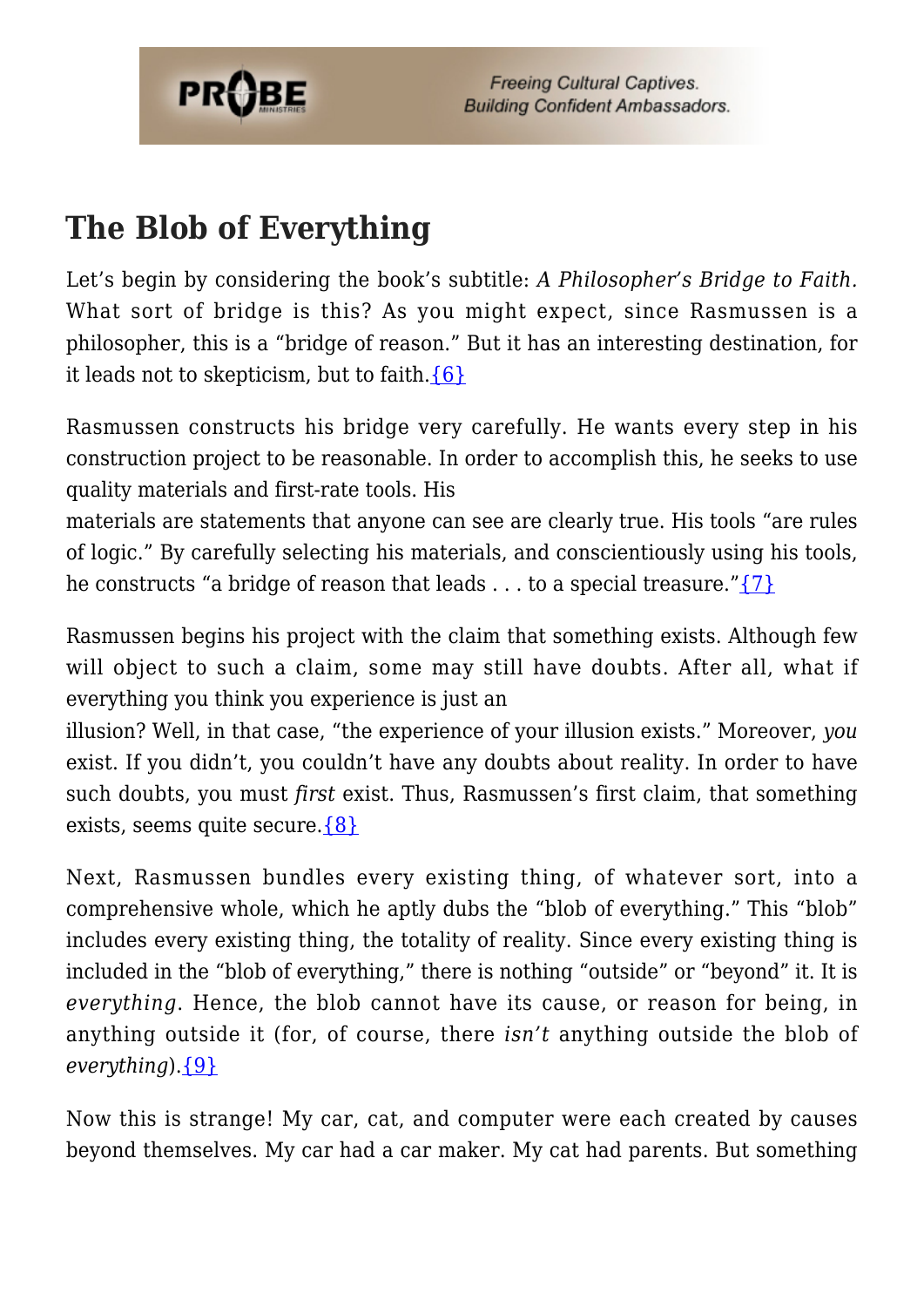

about the "blob of everything" isn't like this. It has what Rasmussen calls a *foundational layer* that doesn't depend on anything outside itself for its existence. We'll consider the nature of this "foundation" more carefully next. [{10}](#page--1-0)

#### **Probing the Foundation**

As we just noted, there isn't *anything* outside "the blob of everything." And hence, there isn't anything *outside* the blob that could cause, or explain, its existence.

What are we to make of this? Notice, first, that since the blob includes *everything* that exists, it includes many things that depend on other things for their existence. For example, the blob contains things like weasels, watches, and waffles and each of *these* things depend on *other* things for their existence. Baby weasels depend on mommy and daddy weasels. Watches and waffles depend on watch- and waffle-makers.

But notice: not everything in the blob can be like this. After all, if everything in the blob depended on something else for its existence, then we would have a serious problem—for the "blob of everything" does not depend on anything else for *its own* existence. Attempting to build such a blob using only dependent materials (that is, materials that depend on something outside themselves for their existence) would commit what Rasmussen calls a "construction error." $\{11\}$ One cannot

construct an independent, self-sufficient reality (like the "blob of everything), using only dependent parts. That would be like trying to construct a black steel pipe using nothing but toothpaste! No matter how much toothpaste you have, you will never construct a black steel pipe with such materials. $\{12\}$ 

So here's the problem. The "blob of everything" includes many things with a dependent nature (like weasels, watches, and waffles). At the same time, the blob (as a whole) depends on nothing outside

itself for *its* existence. How is this possible? Clearly, the blob must contain some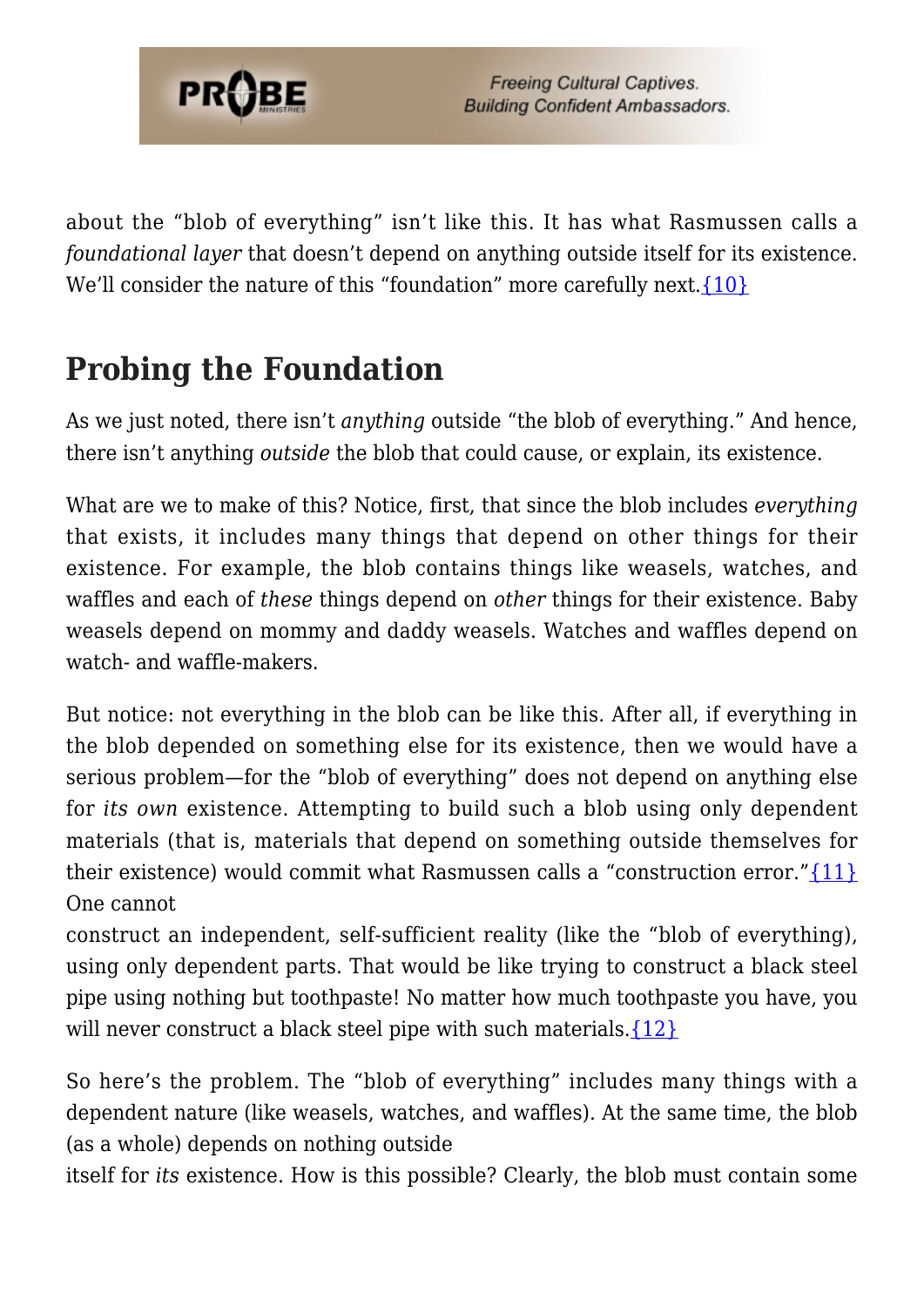

special ingredient that does not depend on anything else for its existence. Rasmussen calls this ingredient the "foundation." {13} It has an independent, selfsufficient, necessary nature. It's the sort of thing that *must* exist, no matter what. $\{14\}$  It must therefore be eternal (i.e. without beginning or end) and provide "an ultimate foundation for everything else." {15}

#### **Eternal Power**

This "foundation" that is self-sufficient doesn't need a cause for its existence. It exists on its own. It's the sort of thing that *must* exist, that cannot *not* exist. And for this reason, the foundation

must be eternal. That is, it must have always existed. Finally, it must also be powerful. But why?

Well, consider first that "power exists." Rasmussen observes that there are only two ways of explaining this. The first suggests that power "came into existence from nothing." The second says that power is eternal and has always existed. Which way is more reasonable? $\{16\}$ 

Well, suppose that power came into existence from nothing. The difficulty here is that something cannot come from nothing without a cause. And if there isn't anything, then there cannot be a cause. Moreover, we must remember that "nothing" is *not* anything. It is the absence of anything. It thus has no potential to produce anything. It has no power or potential because it *isn't* anything. Something cannot come from nothing, then, because "nothing" has no power or potential to produce anything. $\{17\}$ 

Thus, Rasmussen claims that reason itself drives us to suggest "a power that exists on its own, by its own nature." In other words, since power exists, and since it can only come from something powerful, there must be an *eternal power*. That is, there must be a power that has always existed. This power never *became* powerful; it *has always been* powerful. Fortunately, this conclusion agrees with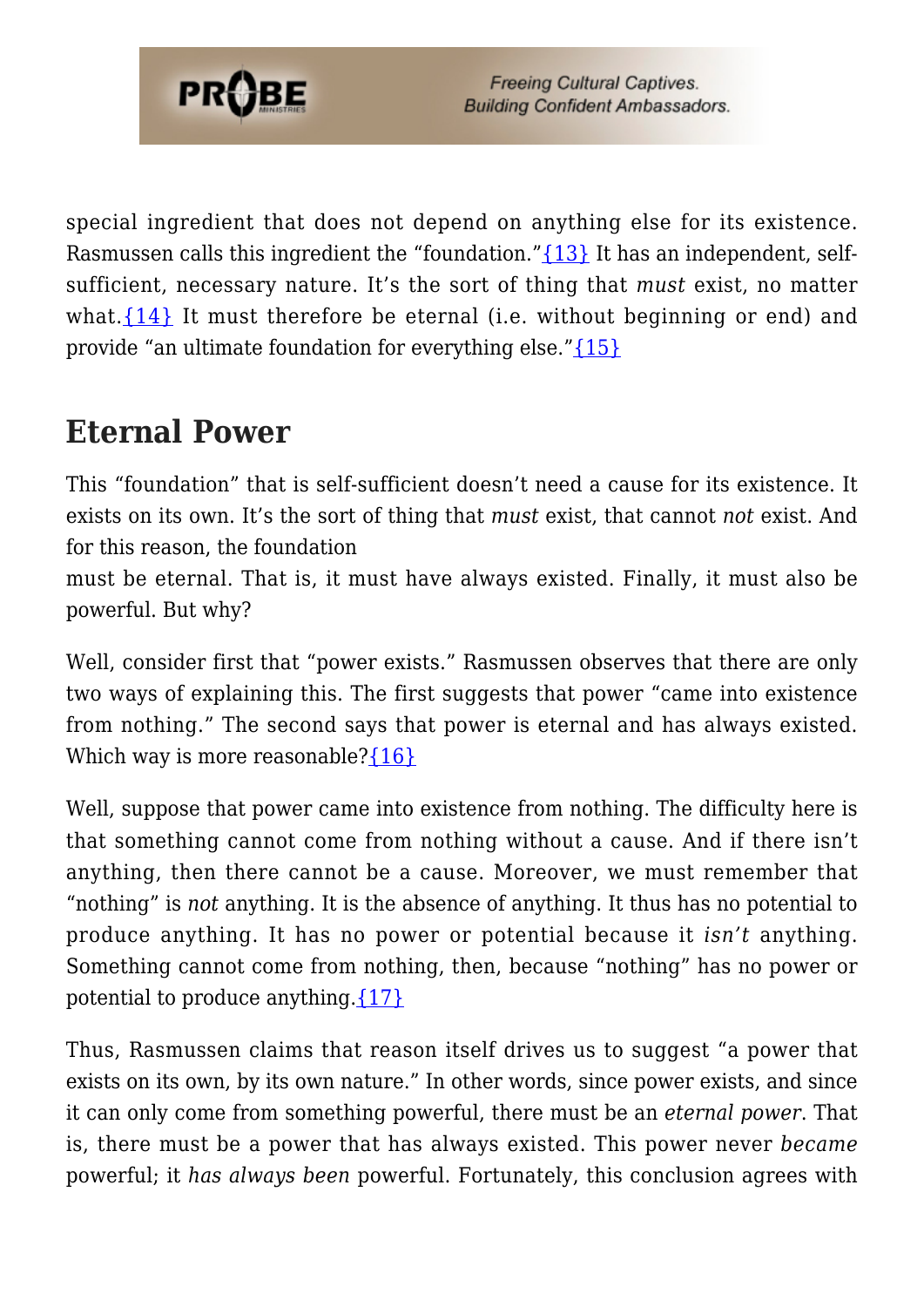

reason, unlike the view that power came from nothing[.{18}](#page--1-0)

Rasmussen sums it up this way: "The foundational power is eternal." $\{19\}$  Now this is quite astonishing. By thinking very carefully and following the light of reason, we have arrived at a foundation of all reality that is independent, selfsufficient, necessary, and eternally powerful. But we can go even further. By considering some of the things that the foundation has produced, we can learn even more about its nature.

## **Implications**

Let's recap: beginning with the simple (and undeniably true) statement that *something exists*, we have watched Rasmussen carefully construct a bridge of reason that has led (so far) to an independent, self-sufficient, eternally powerful foundation of all reality. But Rasmussen goes still further. For if this foundation is the ultimate source of all other things, then we can learn something about the nature of the foundation by considering some of what it has produced.

For example, it is doubtless true that one of the most important things the foundation has produced is *you*—a human being. But what sort of thing are you? And what might this tell us about the foundation's nature?

Rasmussen examines four aspects of human beings that reveal some important characteristics of the foundation. $\{20\}$  First, human beings have minds. We are not like rocks, papers, or scissors. We are self-conscious beings, aware of our own existence. We can think, feel, make plans, and work to accomplish them. Second, we have bodies. We are not disembodied minds, souls, or spirits. There is a complex physical (and physiological) dimension to our being. Third, we are moral agents. We

experience a moral dimension to our existence. We sense that some things are good and that others are evil. We recognize that it is good to be kind to other persons and bad to harm them. Finally, we are rational agents. We can "see" or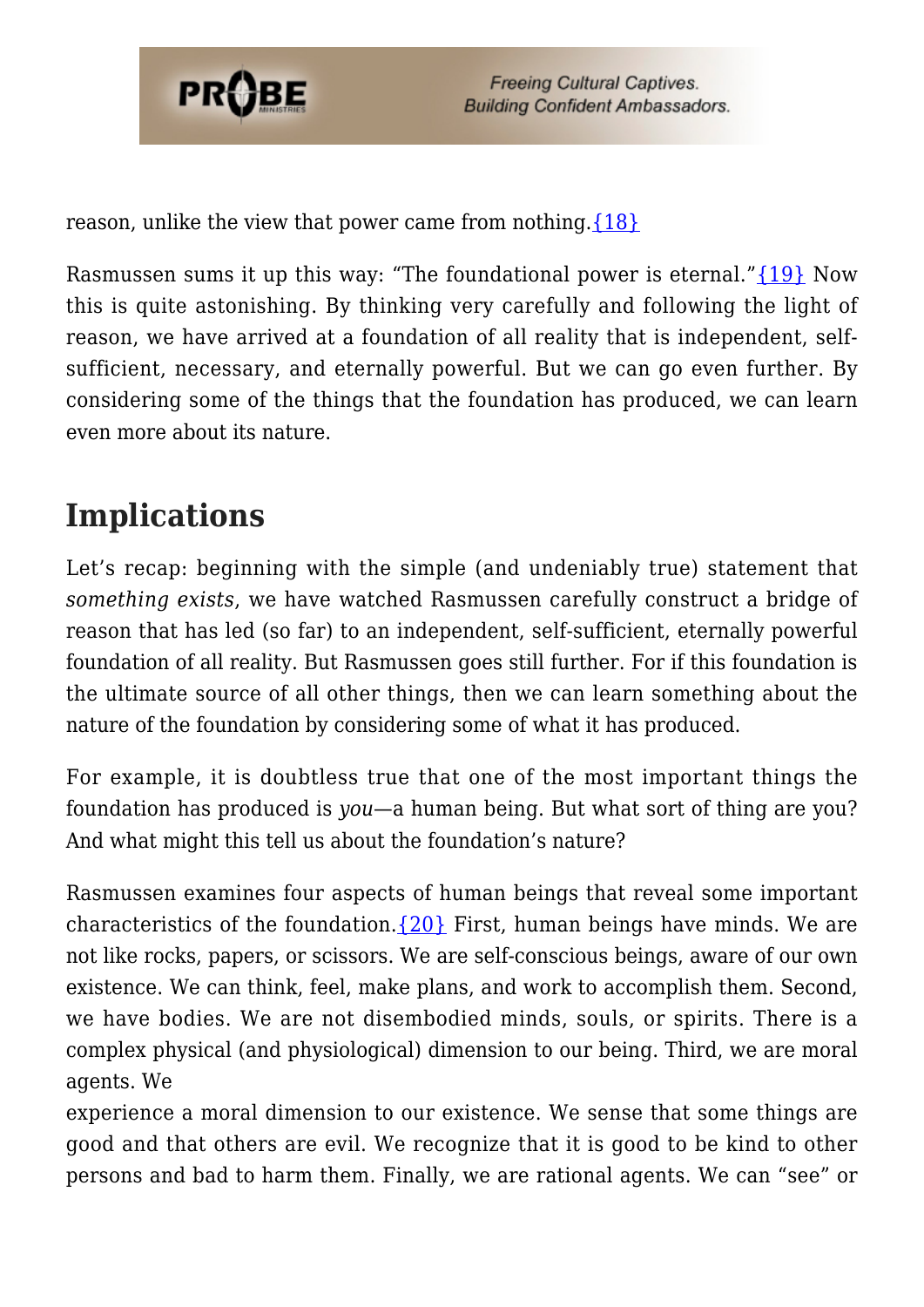

discern certain logical and mathematical truths. For example, we can "see" that two plus two equals four and that "nothing is both true and false at the same time." $\{21\}$ 

If we ultimately depend for our existence on a self-sufficient and eternal foundation, then what might this tell us about that which brought us into being? Although the details will have to wait for the next article, the various characteristics of human beings mentioned above point to "a certain *mind-like* aspect of the foundation." $\{22\}$  Indeed, we might even say that these characteristics reveal a foundation with mental, moral, rational—and even personal attributes!

Our goal for the [next article,](https://probe.org/how-reason-can-lead-to-god-part-2/) then, is to consider each of these characteristics in greater detail, showing how each one plausibly leads to a personal foundation of existence.

#### **Notes**

1. Joshua L. Rasmussen, *How Reason Can Lead to God: A Philosopher's Bridge to Faith* (Downers Grove, IL: InterVarsity Press, 2019), ix.

2. Todd Buras, review of *How Reason Can Lead to God: A Philosopher's Bridge to Faith*, by Joshua L. Rasmussen, *Philosophia Christi* 21, no. 2 (2019): 453.

3. Robert Koons, Endorsement, *How Reason Can Lead to God*, frontmatter.

- 4. J. P. Moreland, Endorsement, *How Reason Can Lead to God*, frontmatter.
- 5. Rasmussen, *How Reason Can Lead to God*, 9.
- 6. Ibid., 8-18.
- 7. Ibid., 8.
- 8. Ibid., 9.
- 9. Ibid., 11-13.
- 10. Ibid., 19-34.
- 11. Ibid., 22.
- 12. This illustration is indebted to others like it offered in Rasmussen's book.